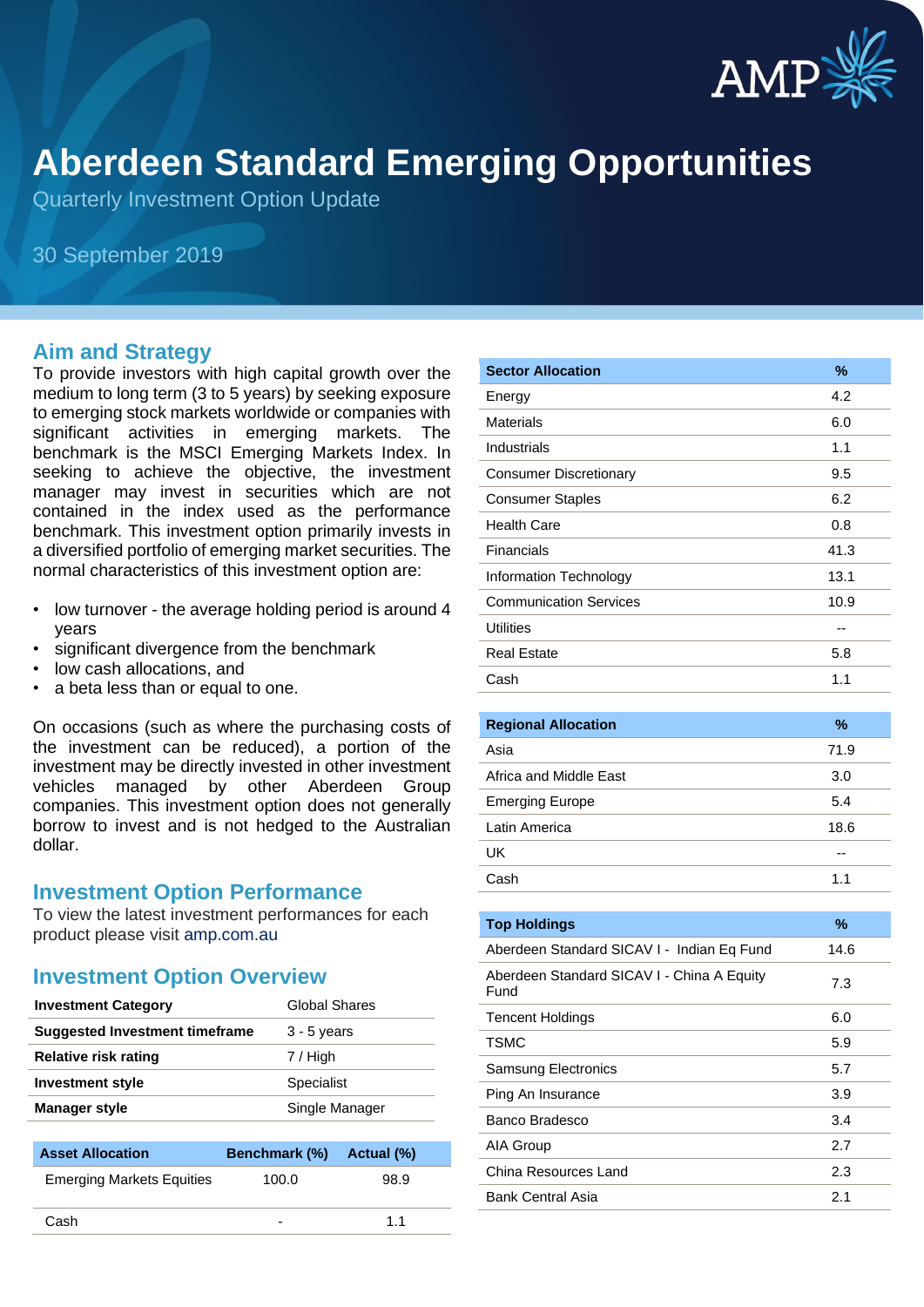### **Investment Option Commentary**

The top contributor was the Aberdeen Standard SICAV I - Indian Equity Fund, which rose as market sentiment in India recovered after the government announced tax cuts that would boost earnings and business confidence. Another top contributor was our core holding TSMC, which rose on the back of expectations that the memory cycle is expected to recover. Nascent signs of a recovery in the tech and semiconductors sectors towards the end of the period supported the overall rebound in the asset class. Elsewhere, Turkish supermarket BIM added to gains as the market recovered during the quarter. BIM's discount stores are expected to gain market share in a challenging consumer environment, mitigating margin pressure. In China, where slowing growth outlook and trade war uncertainty weighed on the market, our stock selection was positive, with the ASI SICAV I – China A Share Equity Fund posting solid returns. The underlying holdings, especially within the consumer sector, exceeded general expectations of subdued growth.

Conversely, the fund was hampered by its holdings in Latin America, as political uncertainty caused investors to question the expected economic recovery in Brazil, which weighed on Banco Bradesco. In Hong Kong, our holdings felt the impact of the prolonged protests. AIA detracted, as it came under pressure as the outlook for new sales has worsened, particularly for business via the Hong Kong. Meanwhile, Hong Kong Exchanges and Clearing corrected following news of its ambitious bid to take over London Stock Exchange. Lastly, LG Chem also detracted as its shares fell on weak expectations surrounding its third-quarter results.

### **Market Commentary**

Emerging markets ended the quarter lower, as a recovery at the end of the period was not enough to make up for a sharp fall in July. The inversion of the US-Treasury bond yield curve in August also spooked investors, especially as trade talks between the US and China broke down. At home, both powerhouses also faced political challenges. Unrest in Hong Kong marred the period and dampened investor sentiment there. In the US, news of possible impeachment charges against President Donald Trump sent the US stock market lower at the end of September. Elsewhere, an attack on Saudi oil production heightened geopolitical tensions and oil-price volatility.

Monetary easing by major central banks was also a key theme, as they tried to address concerns of an impending global recession. The US Federal Reserve cut interest rates twice over the quarter after not having cut rates in over a decade. The European Central Bank and Beijing also cut rates and pledged further stimulus, while the Reserve Bank of India announced a larger-than-expected rate cut in August and additional corporate tax cuts that would boost earnings and business confidence. Similarly, centrals banks in Brazil, Indonesia, Mexico, Russia and Turkey lowered rates over concerns about an increasingly uncertain outlook.

## **Outlook**

Aberdeen Standard are cautiously optimistic about the outlook for emerging markets in light of the easing monetary policy stance among global central banks. With the persisting trade war between the US and China continuing to fuel concerns over a global economic recession, expectations are that central banks will continue to inject stimulus to boost economic activity.

In addition, China's shift from deleveraging to consumption-led stimulus should cushion global growth. Since most of the investment option's Chinese holdings are biased towards domestic demand, we remain cautiously optimistic on this front. They are also positive about our Southeast Asian holdings. Some of these economies have benefited as companies shift their supply chains and production bases from China because of the trade spat. In Latin America, while Brazil's progress on pension reforms and declining interest rates is encouraging, investors remain cautious as Mexico has yet to turn around its slowing economy.

Against this backdrop, corporate earnings should rise, albeit modestly. The asset class remains attractively priced relative to both its historical average and developed peers. The large and growing middle classes in these emerging markets will propel demand for consumer and financial services, infrastructure and new technologies, where the portfolio is well positioned. Beyond the near-term volatility, our commitment to focus on quality companies with healthy fundamentals and experienced management should yield sustainable returns for investors in the longer term.